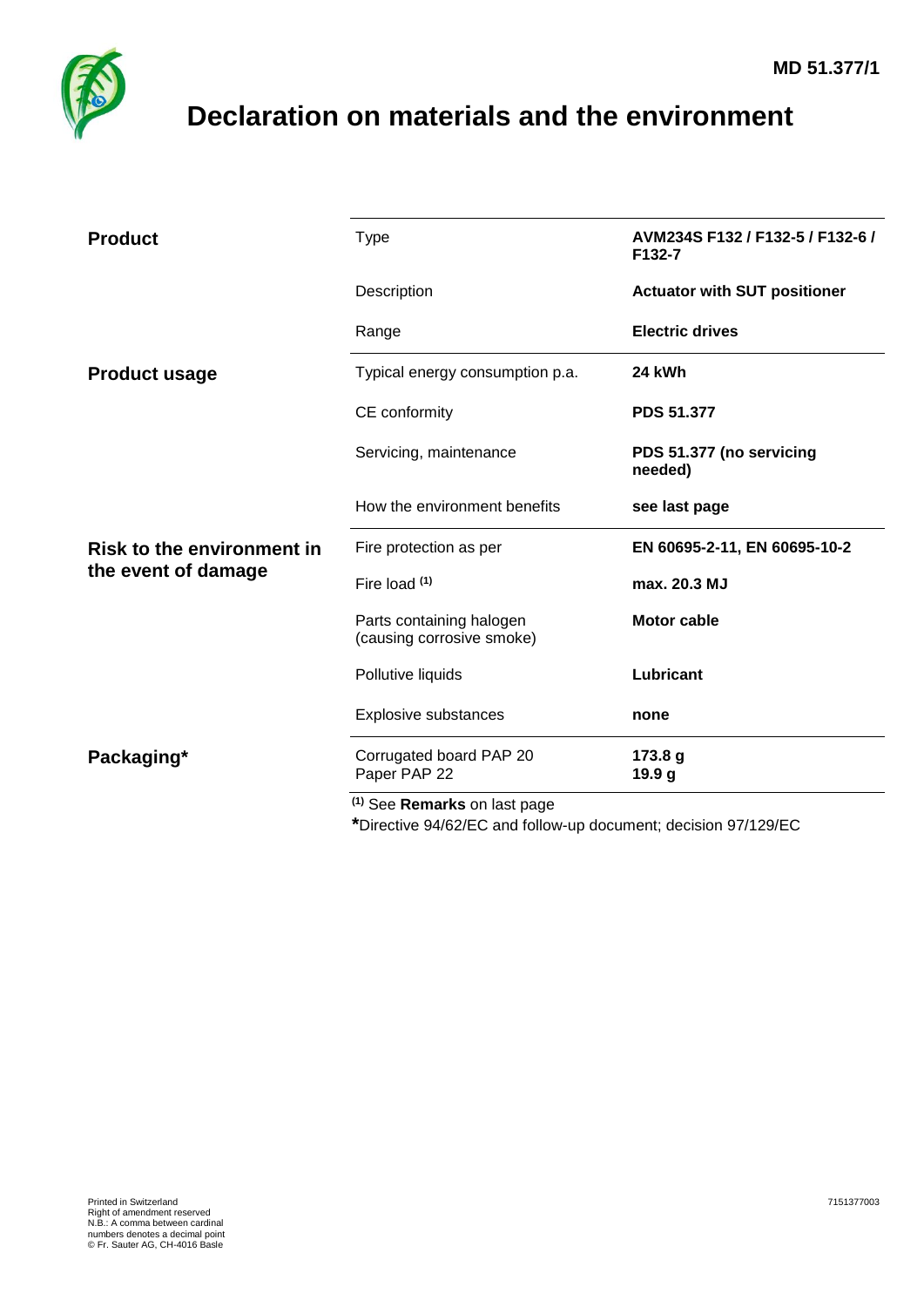|                              |                                        |                    |                             | MD 51.377/2        |
|------------------------------|----------------------------------------|--------------------|-----------------------------|--------------------|
| <b>Materials</b>             | Total weight of product <sup>(2)</sup> | to 4.694.1 g       | 4.226.0 g Safety data sheet | EU waste<br>code** |
| <b>Synthetics</b>            |                                        |                    |                             |                    |
| EPDM                         |                                        | 0.1 <sub>g</sub>   | Yes                         | 20.01.39           |
| <b>NBR</b>                   |                                        | 0.1 <sub>g</sub>   | Yes                         | 20.01.39           |
| PC                           |                                        | 639.2 g            | Yes                         | 20.01.39           |
| <b>POM</b>                   |                                        | 3.3 <sub>g</sub>   | Yes                         | 20.01.39           |
| <b>PUR</b>                   |                                        | 3.4 <sub>g</sub>   | Yes                         | 20.01.39           |
| <b>Metal</b>                 |                                        |                    |                             |                    |
| Aluminium, all alloys        |                                        | 397.4 g            | Not required                | 20.01.40           |
| Bronze, all alloys           |                                        | 3.2 <sub>g</sub>   | Not required                | 20.01.40           |
| Brass, all alloys            |                                        | 0.9 <sub>g</sub>   | Not required                | 20.01.40           |
| Sintered metal with Fe       |                                        | 916.9 <sub>g</sub> | Not required                | 20.01.40           |
| Steel, various alloys        |                                        | 2,328.5 g          | Not required                | 20.01.40           |
| <b>Printed circuit board</b> |                                        |                    |                             |                    |
| Printed board assembly       |                                        | 69.9 g             | Not required                | 20.01.36           |
| <b>Miscellaneous</b>         |                                        |                    |                             |                    |
| <b>Special components</b>    |                                        |                    |                             |                    |
| Motor                        |                                        | 329.2 g            | Not required                | 20.01.36           |
| Lubricant                    |                                        | 2.0 <sub>g</sub>   | Yes                         | 20.01.26           |
| N.B.:                        |                                        |                    |                             |                    |

Silicon content: lubricant and all parts used are free of silicon

**(2)** See **Remarks** on last page

**\*\***Directive 75/442/EEC and follow-up document; decision 2001/118/EC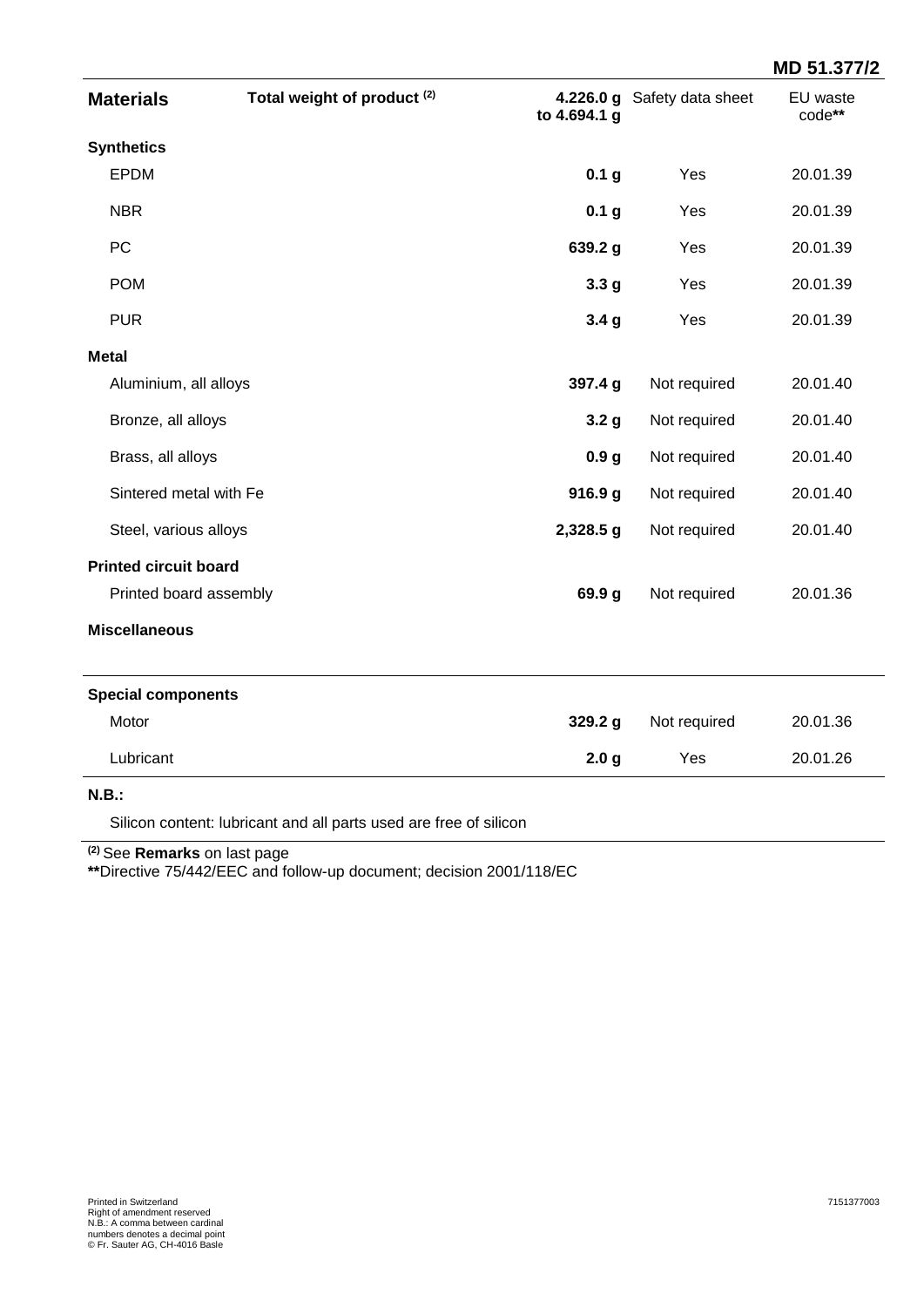|                 |                                              | MD 51.377/3                                                                                                                                                                                                                                                                                                                                                                                                                                                                                                           |  |  |
|-----------------|----------------------------------------------|-----------------------------------------------------------------------------------------------------------------------------------------------------------------------------------------------------------------------------------------------------------------------------------------------------------------------------------------------------------------------------------------------------------------------------------------------------------------------------------------------------------------------|--|--|
| <b>Disposal</b> | <b>Product:</b><br>circuit board.            | For disposal, the product is considered to be waste from electrical and<br>electronic equipment (electrical/electronic waste) and should not be<br>disposed of as household waste. This applies in particular to the printed<br>Fr. Sauter Ltd. observes the European directive 2002/95/EG (RoHS); the<br>company's soldered products have been lead-free since 01.07.2006.<br>Special treatment of particular components may, under certain<br>circumstances, be either compulsory by law or ecologically advisable. |  |  |
|                 | Packaging:<br>Recyclable                     |                                                                                                                                                                                                                                                                                                                                                                                                                                                                                                                       |  |  |
|                 |                                              | Observe local regulations and the latest applicable laws.                                                                                                                                                                                                                                                                                                                                                                                                                                                             |  |  |
|                 | <b>Special notes:</b><br>none                |                                                                                                                                                                                                                                                                                                                                                                                                                                                                                                                       |  |  |
| <b>Remarks</b>  | <sup>(1)</sup> Fire load, depending on type: |                                                                                                                                                                                                                                                                                                                                                                                                                                                                                                                       |  |  |
|                 | AVM234S F132                                 | 20.3 MJ                                                                                                                                                                                                                                                                                                                                                                                                                                                                                                               |  |  |
|                 | AVM234S F132-5                               | 20.3 MJ                                                                                                                                                                                                                                                                                                                                                                                                                                                                                                               |  |  |
|                 | AVM234S F132-6                               | 20.3 MJ                                                                                                                                                                                                                                                                                                                                                                                                                                                                                                               |  |  |
|                 | AVM234S F132-7                               | 20.3 MJ                                                                                                                                                                                                                                                                                                                                                                                                                                                                                                               |  |  |
|                 | Accessories:                                 |                                                                                                                                                                                                                                                                                                                                                                                                                                                                                                                       |  |  |
|                 | - 0313529.001 Split-range unit               | $0.3$ MJ                                                                                                                                                                                                                                                                                                                                                                                                                                                                                                              |  |  |
|                 | - 0372332.001 Module 230V                    | 1.9 MJ                                                                                                                                                                                                                                                                                                                                                                                                                                                                                                                |  |  |
|                 | - 0372333.001 Auxiliary switch unit          | 1.7 MJ                                                                                                                                                                                                                                                                                                                                                                                                                                                                                                                |  |  |
|                 | - 0372334.001 Potentiometer set 2000 Ohm     | 0.6 MJ                                                                                                                                                                                                                                                                                                                                                                                                                                                                                                                |  |  |
|                 | - 0372334.002 Potentiometer set 130 Ohm      | $0.6$ MJ                                                                                                                                                                                                                                                                                                                                                                                                                                                                                                              |  |  |
|                 | - 0372334.006 Potentiometer set 1000 Ohm     | 0.6 MJ                                                                                                                                                                                                                                                                                                                                                                                                                                                                                                                |  |  |
|                 | - 0386263.001 Screwed cable fitting M16x1,5  | $0.2$ MJ                                                                                                                                                                                                                                                                                                                                                                                                                                                                                                              |  |  |
|                 | - 0386263.002 Screwed cable fitting M20x1,5  | 0.3 MJ                                                                                                                                                                                                                                                                                                                                                                                                                                                                                                                |  |  |
|                 |                                              |                                                                                                                                                                                                                                                                                                                                                                                                                                                                                                                       |  |  |
|                 |                                              |                                                                                                                                                                                                                                                                                                                                                                                                                                                                                                                       |  |  |
|                 |                                              |                                                                                                                                                                                                                                                                                                                                                                                                                                                                                                                       |  |  |
|                 |                                              |                                                                                                                                                                                                                                                                                                                                                                                                                                                                                                                       |  |  |
|                 |                                              |                                                                                                                                                                                                                                                                                                                                                                                                                                                                                                                       |  |  |
|                 |                                              |                                                                                                                                                                                                                                                                                                                                                                                                                                                                                                                       |  |  |